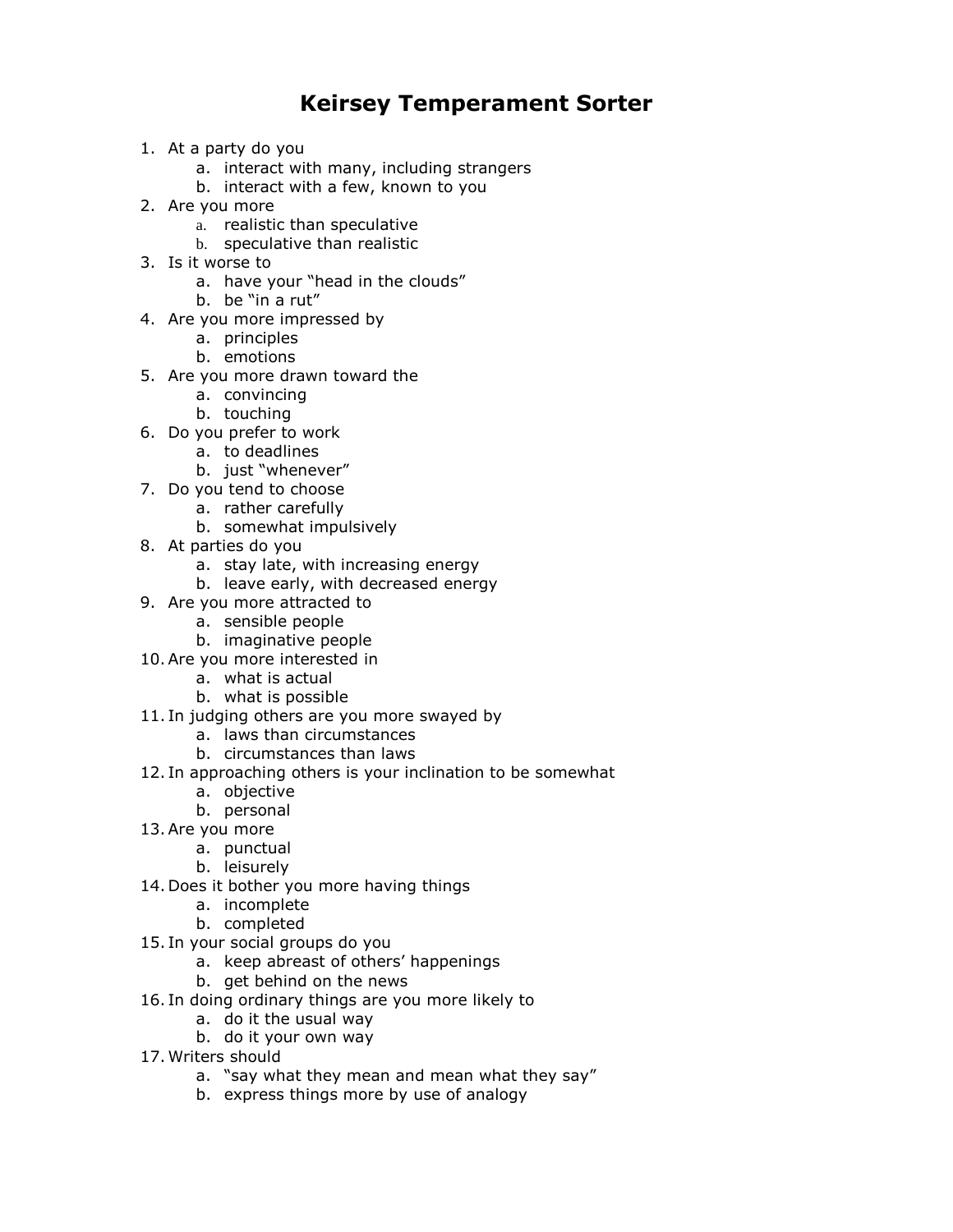- 18. Which appeals to you more
	- a. constancy of thought
	- b. harmonious human relationships
- 19.Are you more comfortable in making
	- a. logical judgments
	- b. value judgments
- 20. Do you want things
	- a. settled and decided
	- b. unsettled and undecided
- 21. Would you say you are more
	- a. serious and determined
	- b. easy-going
- 22. In phoning do you
	- a. rarely question that it will all be said
	- b. rehearse what you'll say
- 23. Facts
	- a. "speak for themselves"
	- b. illustrate principles
- 24.Are visionaries
	- a. somewhat annoying
	- b. rather fascinating
- 25.Are you more often
	- a. a cool-headed person
	- b. a warm-hearted person
- 26. Is it worse to be
	- a. uniust
	- b. merciless
- 27.Should one usually let events occur
	- a. by careful selection and choice
	- b. randomly and by chance
- 28. Do you feel better about
	- a. having purchased
	- b. having the option to buy
- 29. In company do you
	- a. initiate conversation
	- b. wait to be approached
- 30.Common sense is
	- a. rarely questionable
	- b. frequently questionable
- 31.Children often do not
	- a. make themselves useful enough
	- b. exercise their fantasy enough
- 32. In making decisions do you feel more comfortable with
	- a. standards
	- b. feelings
- 33.Are you more
	- a. firm than gentle
	- b. gentle than firm
- 34. Which is more admirable
	- a. the ability to organize and be methodical
	- b. the ability to adapt and make do
- 35. Do you put more value on the
	- a. definite
	- b. open-ended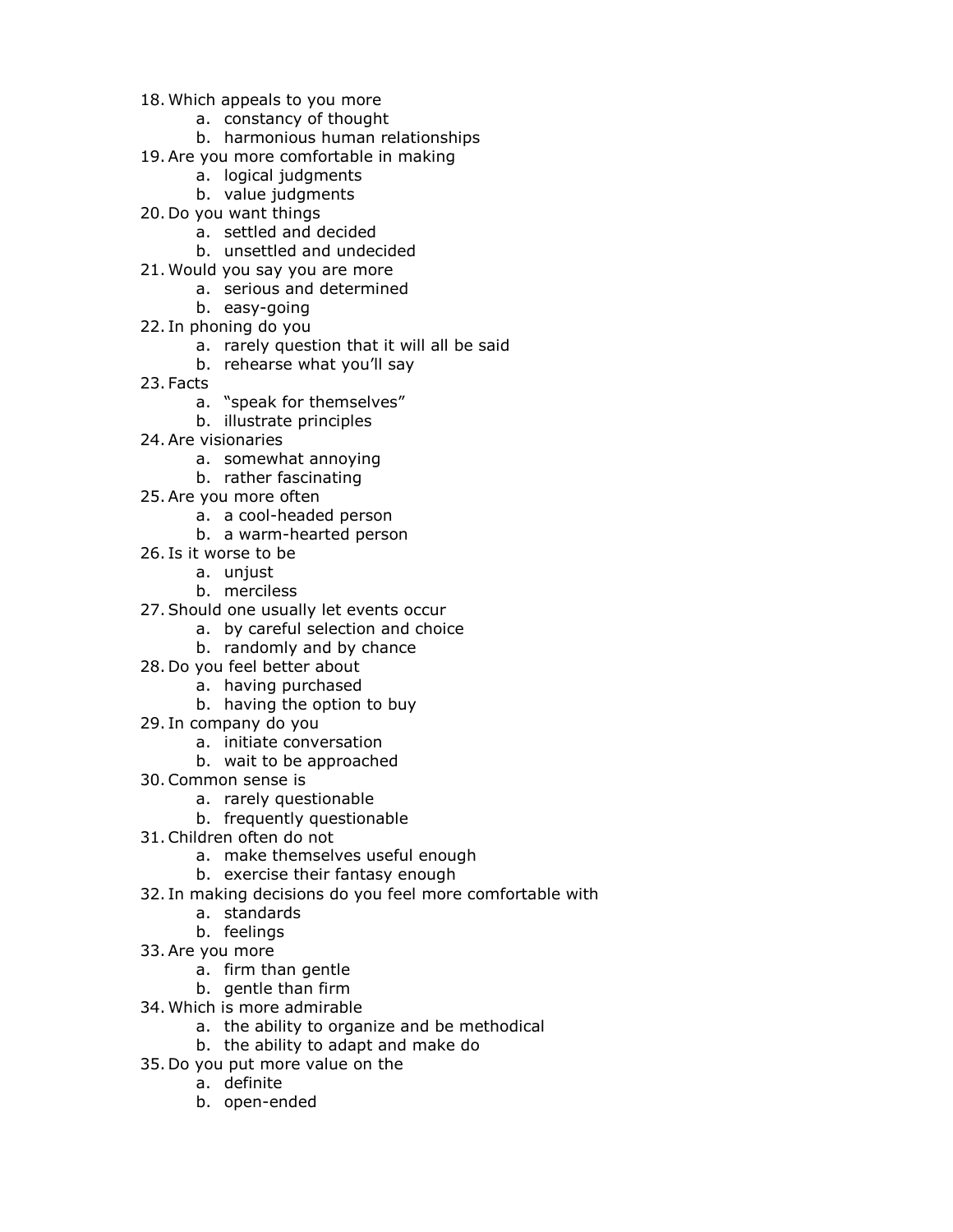- 36. Does new and non-routine interaction with others
	- a. stimulate and energize you
	- b. tax your reserves
- 37.Are you more frequently
	- a. a practical sort of person
	- b. a fanciful sort of person
- 38.Are you more likely to
	- a. see how others are useful
	- b. see how others see
- 39. Which is more satisfying
	- a. to discuss an issue thoroughly
	- b. to arrive at agreement on an issue
- 40. Which rules you more
	- a. your head
	- b. your heart
- 41.Are you more comfortable with work that is
	- a. contracted
	- b. done on a casual basis
- 42. Do you tend to look for
	- a. the orderly
		- b. whatever turns up
- 43. Do you prefer
	- a. many friends with brief contact
	- b. a few friends with more lengthy contact
- 44. Do you go more by
	- a. facts
	- b. principles
- 45.Are you more interested in
	- a. production and distribution
	- b. design and research
- 46. Which is more of a compliment
	- a. "there is a very logical person"
	- b. "there is a very sentimental person"
- 47. Do you value in yourself more that you are
	- a. unwavering
	- b. devoted
- 48. Do you more often prefer the
	- a. final and unalterable statement
	- b. tentative and preliminary statement
- 49.Are you more comfortable
	- a. after a decision
	- b. before a decision
- 50. Do you
	- a. speak easily and at length with strangers
	- b. find little to say to strangers
- 51.Are you more likely to trust your
	- a. experience
	- b. hunch
- 52. Do you feel
	- a. more practical than ingenious
	- b. more ingenious than practical
- 53. Which person is more to be complimented: one of
	- a. clear reason
	- b. strong feeling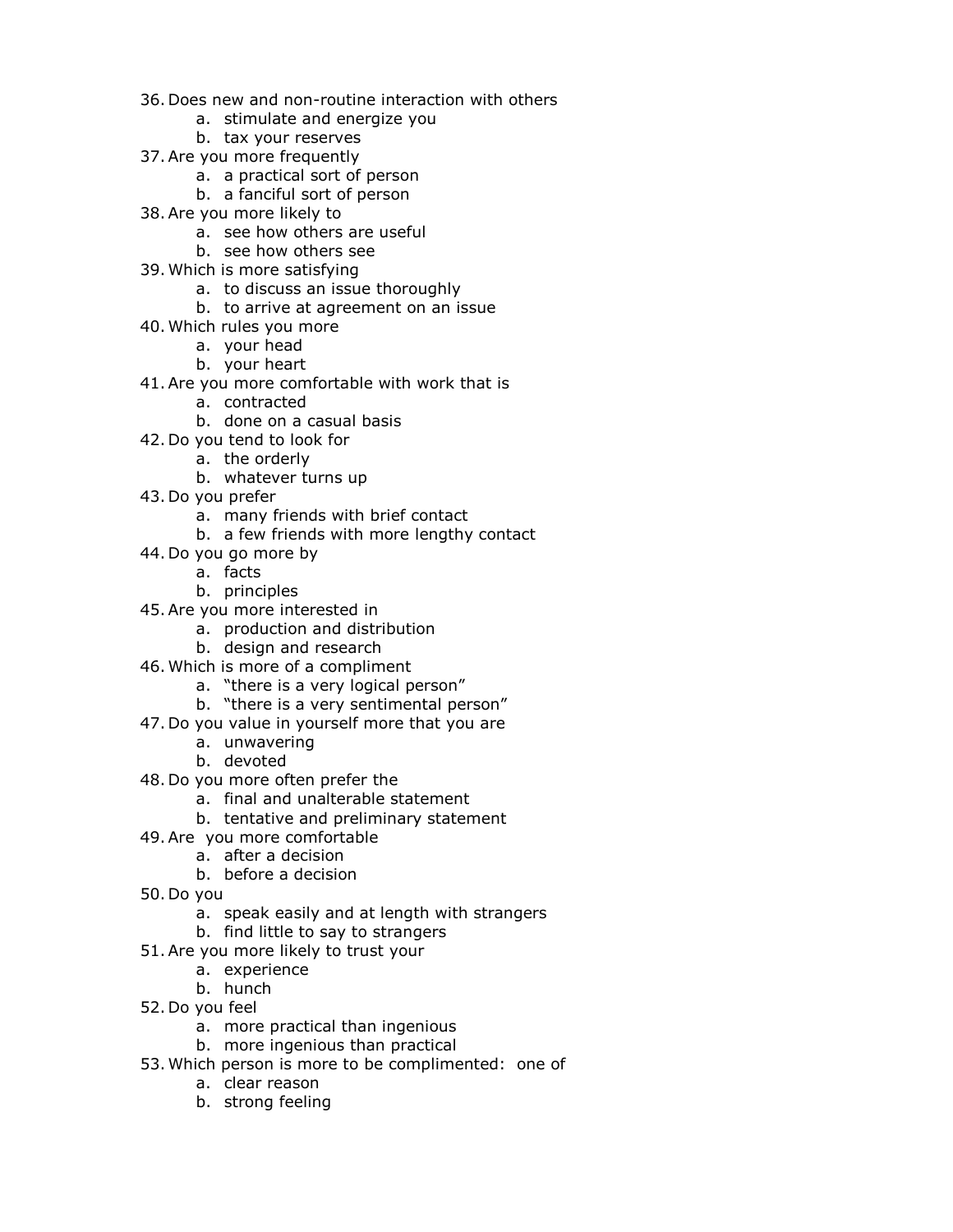- 54.Are you inclined more to be
	- a. fair-minded
	- b. sympathetic
- 55. Is it preferable mostly to
	- a. make sure things are arranged
	- b. just let things happen
- 56. In relationships should most things be
	- a. renegotiable
	- b. random and circumstantial
- 57. When the phone rings do you
	- a. hasten to get to it first
	- b. hope someone else will answer it
- 58. Do you prize more in yourself
	- a. a strong sense of reality
	- b. a vivid imagination
- 59.Are you drawn more to
	- a. fundamentals
	- b. overtones
- 60. Which seems the greater error:
	- a. to be too passionate
	- b. to be too objective
- 61. Do you see yourself as basically
	- a. hard-headed
	- b. soft-hearted
- 62. Which situation appeals to you more:
	- a. the structured and scheduled
	- b. the unstructured and unscheduled
- 63.Are you a person that is more
	- a. routinized than whimsical
	- b. whimsical than routinized
- 64.Are you more include to be
	- a. easy to approach
	- b. somewhat reserved
- 65. In writings do you prefer
	- a. the more literal
	- b. the more figurative
- 66. Is it harder for you to
	- a. identify with others
	- b. utilize others
- 67. which do you wish more for yourself
	- a. clarity of reason
	- b. strength of compassion
- 68. Which is the greater fault:
	- a. being indiscriminate
		- b. being critical
- 69. Do you prefer the
	- a. planned event
	- b. unplanned event
- 70. Do you tend to be more
	- a. deliberate than spontaneous
	- b. spontaneous than deliberate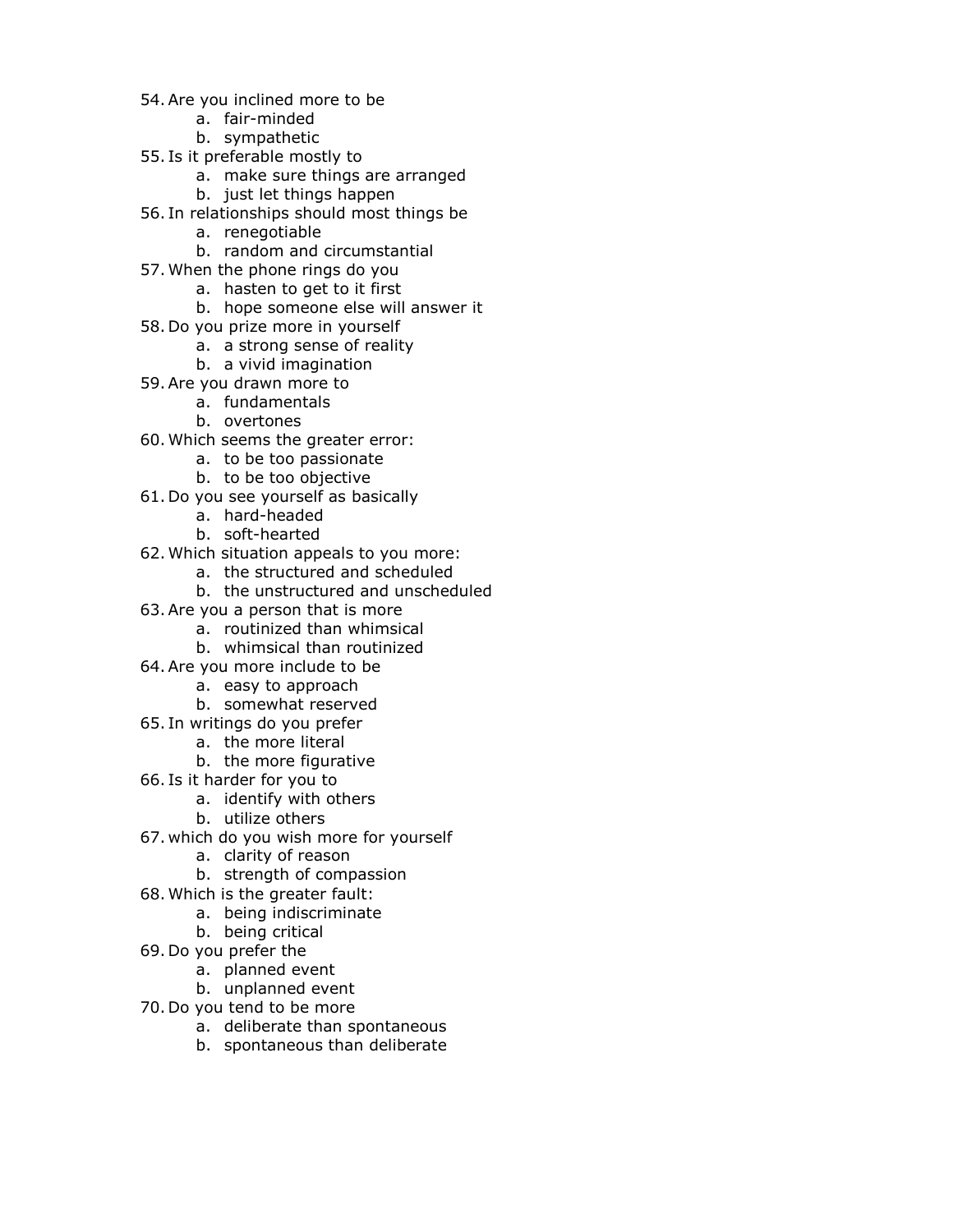## **Answer Sheet**



Enter a check for each answer in the column for **a** or **b**.

- Add down so that the total number of "a" answers is written in the box at the bottom of each column. Do the same for the "b" answers you have checked.
- Transfer the number in box No. 1 of the answer sheet to box No. 1 below the answer sheet. Do this for box No. 2 as well. Note, however, that you have two numbers for boxes 3 through 8. Bring down the first number for each box beneath the second, as indicated by the arrows. Now add all the pairs of numbers and enter the total in the boxes below the answer sheet, so each box has only one number.
- Now you have four pairs of numbers. Circle the letter below the larger number of each pair. If the two numbers of any pair are equal, then put a large X below them and circle it.
- Now enter the letters you have circled into the Type boxes.